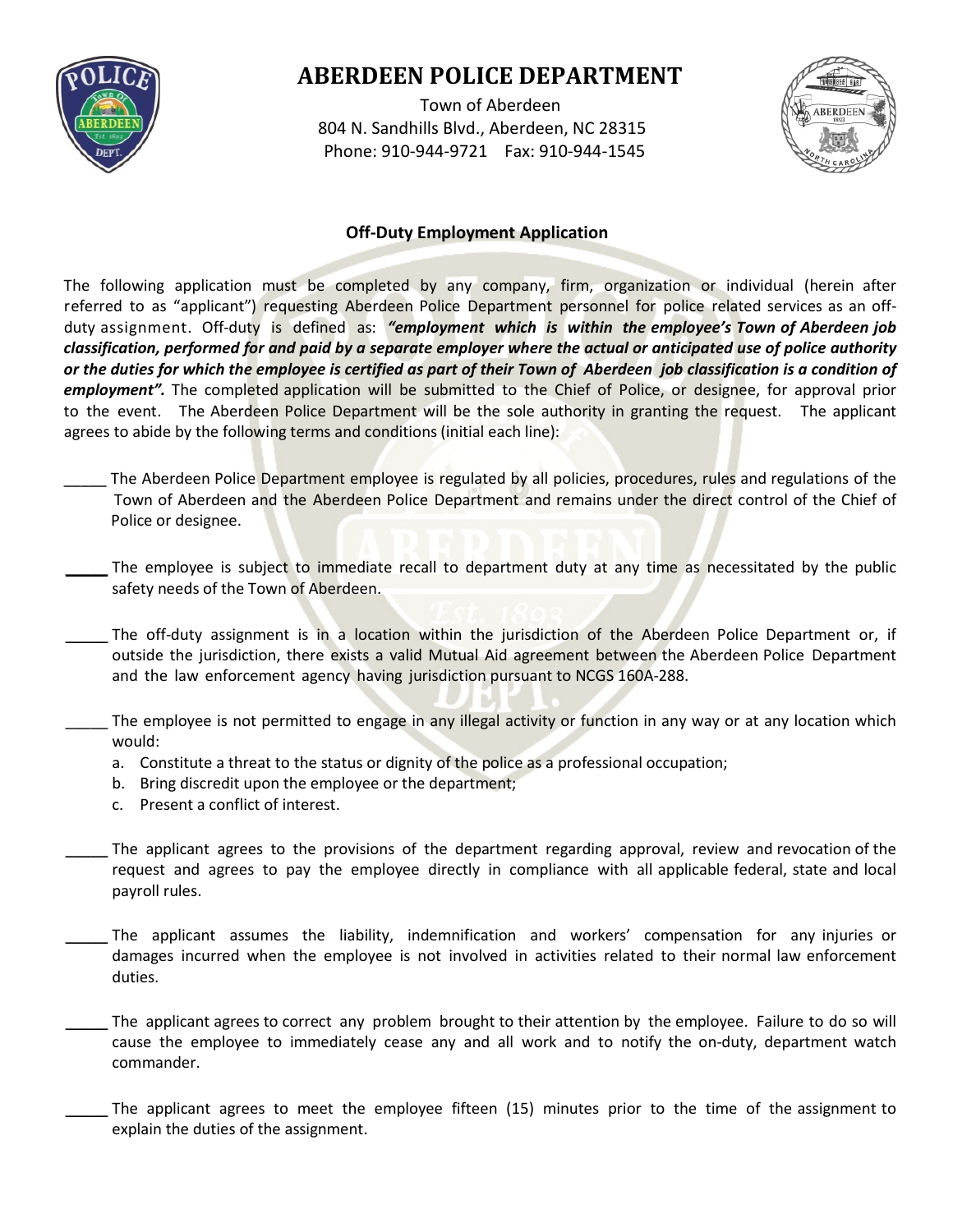## **Aberdeen Police Department Police Service Application/Invoice**

Members of the Aberdeen Police Department are available for off duty service within the jurisdiction of Aberdeen or, if outside the jurisdiction, there exists a valid Mutual Aid agreement between Aberdeen Police Department and the law enforcement agency having jurisdiction pursuant to NCGS 160A-288. If you wish to request off duty service from the Aberdeen Police Department, please thoroughly review this application form and complete the appropriate blocks below. All requests are subject to approval by the Chief of Police or his designee.

Prior to the date of work, the private employers of off duty police officers shall pay to the Town of Aberdeen the total amount due. Such hourly rate specified below as set forth by the Aberdeen Police Department. Payments made to the Town in excess of the actual hours worked/owed will be refunded to the applicant at the completion of the scheduled work.

A minimum of two (2) hours must be paid at the applicable rate notwithstanding that the services of the Police Officer may not be required for the full minimum.

Cancellation of the assignment with less than twenty-four (24) hours notice will require that payment for a minimum of two (2) hours per officer will be owed to the Town.

Upon approval of the application/invoice by the Chief of Police, the assignment will be posted.

### **Important information read this**

This form is your application and bill. Total payment must be received prior to the scheduled date of event. No further invoices will be sent to you.

| <b>Applicant Name:</b>            | $\epsilon$          | <b>Application Date:</b> |                             |
|-----------------------------------|---------------------|--------------------------|-----------------------------|
| <b>Business Name:</b>             |                     | Phone #:                 |                             |
| <b>Address:</b>                   |                     |                          |                             |
| <b>Location of Event:</b>         |                     |                          |                             |
| <b>Reason for Officer:</b>        |                     |                          |                             |
| <b>Number of officers needed:</b> | Date(s) of Service: | <b>Work Hours:</b>       | Rate:<br>\$45.00 / HOUR     |
|                                   |                     |                          | <b>Applicant Signature:</b> |
|                                   |                     |                          |                             |

|                                                                                              |                                                    |                  | $X$ \$45.00 = |                       |  |
|----------------------------------------------------------------------------------------------|----------------------------------------------------|------------------|---------------|-----------------------|--|
| <b># OF OFFICERS</b>                                                                         | <b>HOURS PER DAY</b>                               | <b># OF DAYS</b> |               | RATE TOTAL AMOUNT DUE |  |
| TOTAL AMOUNT DUE IS TO BE PAID TO THE TOWN WITHIN TEN (10) WORKING DAYS FROM THE APPLICATION |                                                    |                  |               |                       |  |
|                                                                                              | DATE! MAKE CHECKS PAYABLE TO THE: TOWN OF ABERDEEN |                  |               |                       |  |

### *MAIL TO: ABERDEEN POLICE DEPT. ATTN: CHIEF OF POLICE, 804 N SANDHILLS BLVD. ABERDEEN, NC 28315*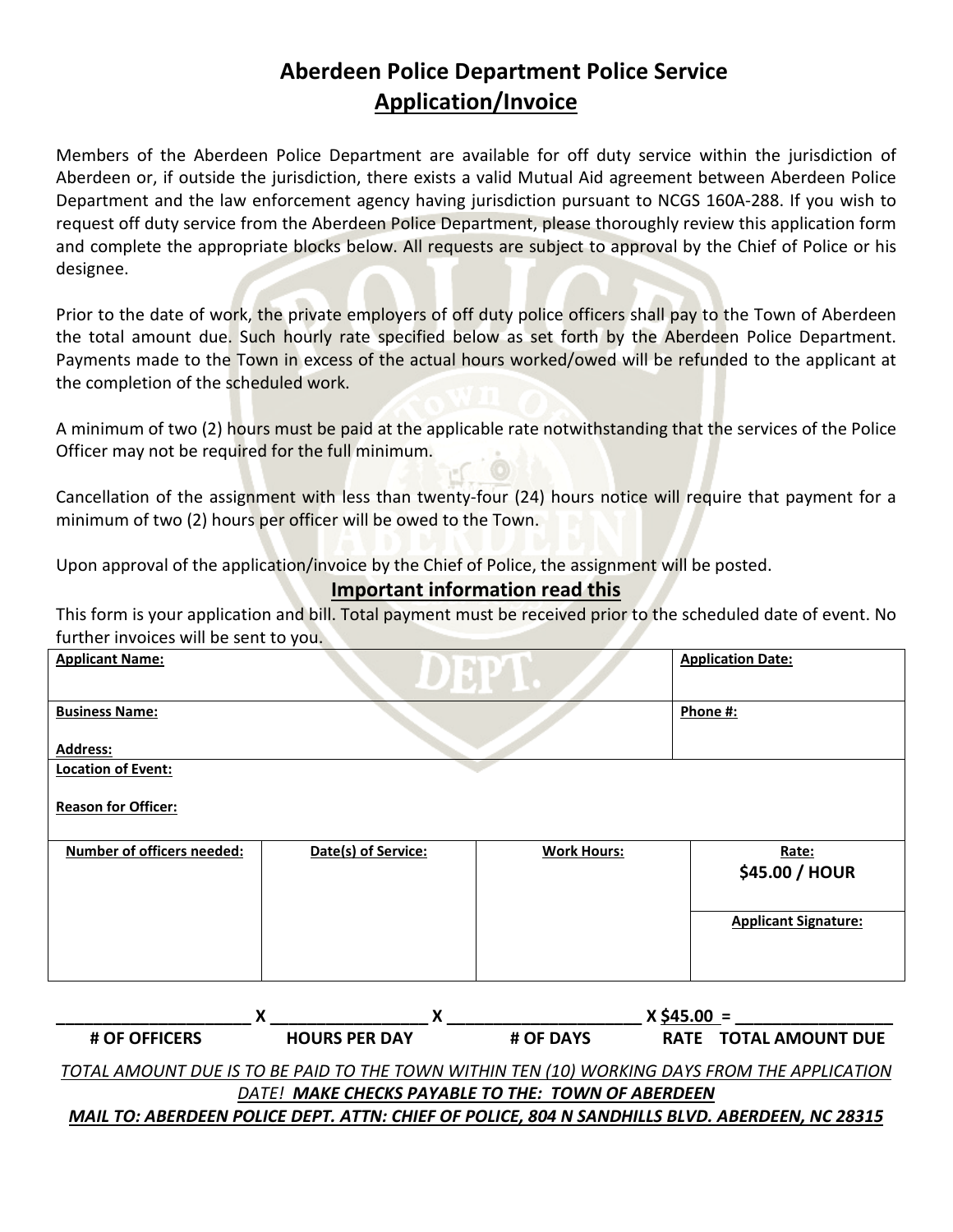### **ABERDEEN POLICE DEPARTMENT OFF-DUTY EMPLOYMENT INVOICE**

| Current Pay Rate: ________________ X ______________ hrs |  | <b>TOTAL DUE:</b> |                        |
|---------------------------------------------------------|--|-------------------|------------------------|
|                                                         |  |                   |                        |
|                                                         |  |                   |                        |
|                                                         |  |                   |                        |
| Officer's Signature                                     |  |                   | Contractor's Signature |

### **ABERDEEN POLICE DEPARTMENT OFF-DUTY EMPLOYMENT INVOICE**

Г

| Current Pay Rate: _______________ X _____________ hrs |  | <b>TOTAL DUE:</b> |                        |  |
|-------------------------------------------------------|--|-------------------|------------------------|--|
|                                                       |  |                   |                        |  |
|                                                       |  |                   |                        |  |
|                                                       |  |                   |                        |  |
| Officer's Signature                                   |  |                   | Contractor's Signature |  |